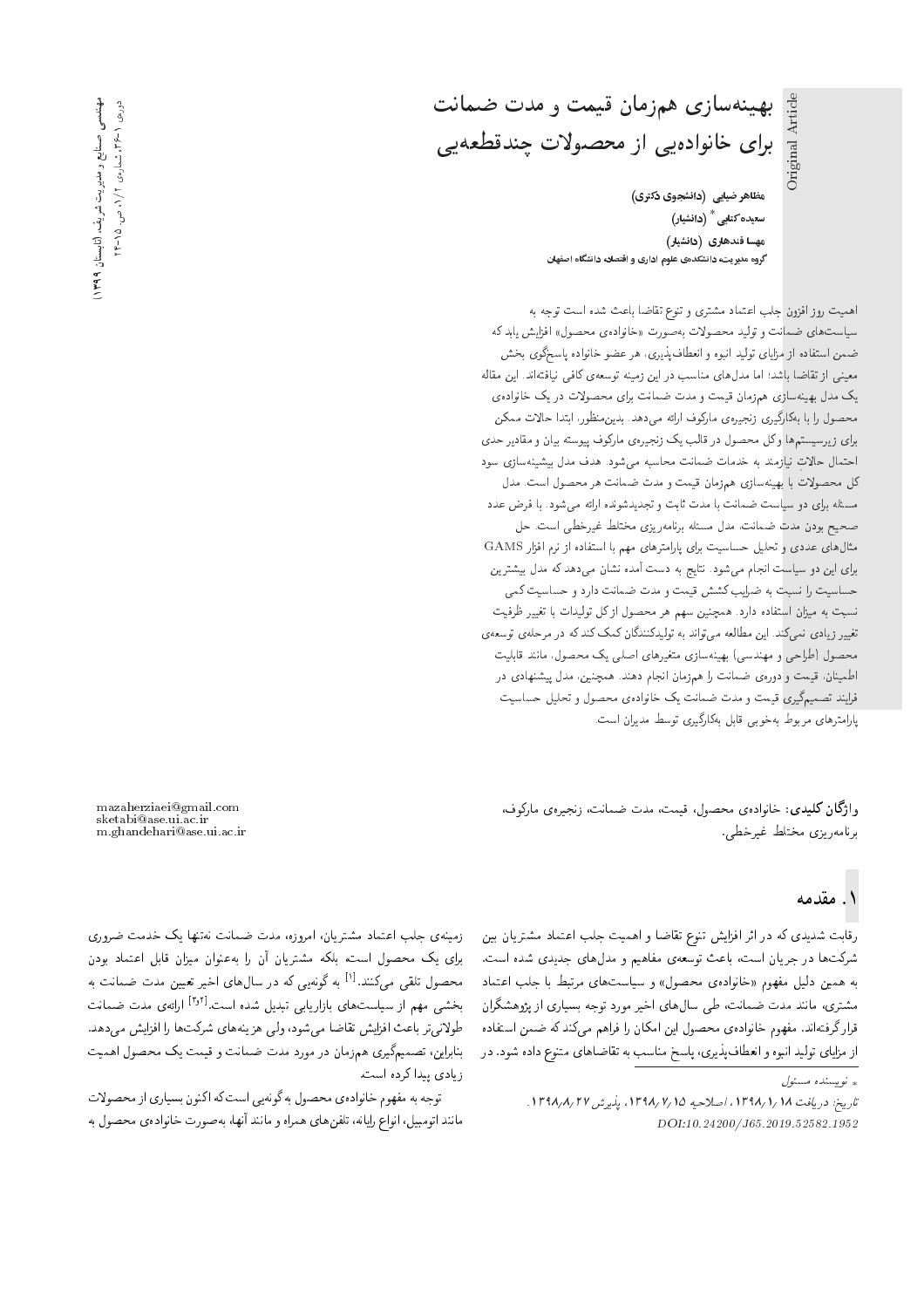بازار عرضه می شوند. به همین دلیل مسائل مرتبط با خانوادهی محصول در سال های اخیر موضوع بسیاری از تحقیقات بوده است<sup>۲۰-۲۱</sup> در مورد همزمان<sub>ی</sub> تصمیمات یک محصول مانند قابلیت اطمینان، قیمت، مدت ضمانت نیز پژوهش های زیادی انجام شده است.<sup>[۳۲-۲۱]</sup> اما پژوهش چندانی برای ارائهی مدلهایی که قیمت و مدت ضمانت را برای محصولات مختلف یک خانواده از محصولات را همزمان بهینه کند، صورت نگرفته است.

مدلهای ارائه شده در زمینهی مدت ضمانت فقط برای یک محصول با دو حالت «در حال كار» يا «خراب» بوده است؛ در حالي كه مدت ضمانت در عمل یک متغیر عدد صحیح است، در این مدلها مدت ضمانت متغیری پیوسته فرض می شود. این مدلها نامقیدند و تابع هدف اغلب آنها کمینهسازی هزینه است. .<br>بنابراین، در زمینه مدلهایی برای یک خانوادهی محصول، که هر محصول بتواند در چند حالت قرار گیرد و هدف آن بیشینهسازی سود باشد، کمبودهای زیادی وجود دار د.

این مقاله با هدف جبران این کمبود تهیه شده است و هدف آن ارائهی یک مدل ریاضی مقید برای بیشینهسازی سود با بهینهسازی همزمان مدت ضمانت بهصورت يک متغير عدد صحيح و قيمت هر يک از محصولات در يک خانواده از محصولات با لحاظ چندحالته بودن هر محصول است. برای انجام این کار یک مدل چندحالته برای زیر سیستم ها و کل محصول در قالب یک زنجیرهی مارکوف پیوسته بیان می شود تا امکان محاسبهی احتمالات حدی، حالاتی که نیاز به خدمات ضمانت وجود دارد و بنابراین هزینههایی برای شرکت ایجاد میکند، فراهم شود. در این مدل علاوهبر معادلات تعادلبي زنجيرهى ماركوف، محدوديتهايي براى ظرفيتهاى توليد و مونتاژ لحاظ شده است.

در ادامهی این مقاله، ابتدا در بخش ۲ به مرور پژوهش های پیشین در این زمینه پرداخته می شود و در بخش ۳ ابتدا توابع لازم برای مدل $\omega$ ازی بررسی می شود و سپس فرمولبندی کل مسئله برای دو سیاست مختلف ضمانت ارائه می شود. در بخش ۴ نتایج حل مدل برای چند مثال عددی مسئله تحت سیاستهای مختلف بررسی و تحلیل حساسیت بر روی چندین پارامتر انجام میشود. در نهایت جمع بندی و نتیجهگیری در بخش ۵ صورت میگیرد.

# ۲. مرور پیشینه

در طول چهار دههی گذشته و با افزایش توجه به خانوادهی محصولات مطالعات زیادی در این زمینه صورت گرفته است. بخشبی از این مطالعات در مورد طراحی این محصولات متناسب با نیازهای مشتریان و عوامل بازاریابی و رعایت روابط فنبی و عملکردی است و در حیطهی مدیریت بازار و مهندسی قرار می گیرند.<sup>[۲-۲]</sup> بخش دیگری از آنها در زمینه،ی بهینهسازی میزان تولید، محل تولید، امکانات تولید، توزیع، خدمات پس از فروش و مدیریت زنجیرهی تأمین این محصولات بوده است.[۱۴-۸] بخشی از این مطالعات نیز در زمینهی بهینهسازی تعداد و نوع زیر سیستمها و چیدمانهای محصولات صورت گرفته است.<sup>[۲۱-۱۵]</sup> اما تا جای<sub>م</sub>که نگارندگان این مقاله جستجو کردهاند، مطالعهیی در زمینهی مدت ضمانت خانوادهی محصول صورت نگرفته است.

قیمتگذاری در مطالعات مختلف مورد توجه است،<sup>[۲۳٫۲۲]</sup> اما در زمینهی تعیین همزمان قیمت و مدت ضمانت اولین بارگیلکمن و برگر در سال ۱۹۷۶ تابعی برای تقاضا برحسب قیمت و مدت ضمانت ارائه دادند و با بهکارگیری آن در یک تابع سود

شرایط بهینگی را بررسی کردند.<sup>[۲۴]</sup> تابع پیشنهادی آنها در چند مطالعه مورد استفاده قرار گرفته است.<sup>[۲۷-۲۵]</sup> هونگ و همکاران این تابع تقاضا را برای بهینهسازی قیمت و مدت ضمانت برای یک محصول جدید در قالب یک مدل بهینهسازی نامقید فرمول بندی کردند و با روش کنترل بهینه، برای دو سناریوی تعیین قیمت آن را تحلیل کردند.<sup>[۲۵]</sup> در همینباره پژوهشگران دیگری مدلهای ریاضی برای سیاستهای مختلف ضمانت و شرایط متفاوت شرکت و محصولات ارائه کردهاند.<sup>[۲۹-۲۹</sup>] مطالعه در مورد هزینههای ضمانت برای محصولات چندقطعهیی محدود بوده است.[\*\*\*\*] از جمله مرجع<sup>[۳۰]</sup> که طی آن نحوهی محاسبهی هزینهی اضافه کردن مدت ضمانت به درخواست مشتری بررسی شده است و همچنین مرجع<sup>[۳۲]</sup> که با استفاده از فرايندهاى تصادفي روابط ميانگين و واريانس تعدادخرابي ها سيستم ها چندقطعهيى را با فرض عدم استقلال قطعات با چیدمانهای مختلف ارائه کرده است.

در مجموع می توان گفت که هنوز مدل ریاضی مناسبی که بهطور همزمان قیمت و مدت ضمانت را برای یک خانوادهی محصول بهینه کند، ارائه نشده است. اغلب مدلهای مربوط به قیمت و مدت ضمانت از نوع نامقید هستند که در همهی آنها هم قیمت و هم مدت ضمانت پیوسته در نظرگرفته میشود. در صورتیکه اصولاً شرایط حاکم بر مسئله برای در نظر گرفتن واقعیت وجود محدودیتها را ایجاب میمکند و بهعلاوه مدت ضمانت در عمل یک متغیر گسسته است. مثلاً اگر مدت ضمانت بهینه برابر ۱۳۵ روز باشد، باید تصمیم گرفت که آن را چهار الی شش ماه و حتی یک سال در نظر گرفت و به مشتری اعلام کرد. همچنین در عمل یک محصول در چند حالت قرار م<sub>ع</sub>گیرد؛ اما بهجز مرجع<sup>(۲۷]</sup> سیستمهای چندحالته در این زمینه مطالعه نشدهاند.

در این مقاله حالات ممکن برای یک محصول در قالب یک مدل مارکوف پیوسته تبیین و سپس بهینهسازی همزمان قیمت و مدت ضمانت برای محصولات یک خانواده از محصول برای دو سیاست ضمانت در قالب یک مدل برنامهریزی مختلط غیرخطی مدل سازی می شود.

# ۳. ارائه ی مدل

دراین بخش ابتدا مبانی و روابط لازم برای برپایی مدل تبیین و سپس کل مدل ارائه مے ,شود.

### ۰۱.۳ خانواده، محصولات

یک خانواده شامل K نوع محصول است که هر محصول یاسخگوی بخش معینی از بازار است. همهی محصولات شامل n زیر سیستم هستند و برای هر زیر سیستم . شرود دارد. ( (  $j=1,\ldots,m_i$  ) از انواع قطعات برای انتخاب وجود دارد.  $m_i$  i بنابراین، ویژگی های هر محصول متناسب با نیاز مشتریان بخش مربوط در بازار، با انتخاب قطعات خاصی به وجود میآید. زیرسیستمها بهصورت سری هستند؛ بنابراین، با خرابی یا شکست هر یک از زیر سیستمها کل محصول از کار می|فتد. ، فرض بر این است که چیدمان هر محصول  $CNF_k$  شامل ترکیبی سازگار از قطعات متناسب با نیازهای بخش مربوطه در بازار، از پیش تعیین شده است.

# ٢.٣. محاسبهى احتمالات شكست و خرابى سيستم به كمك زنجیره ی مارکوف

برای محاسبهی هزینههای ضمانت لازم است احتمالات بلندمدت حالتهایی که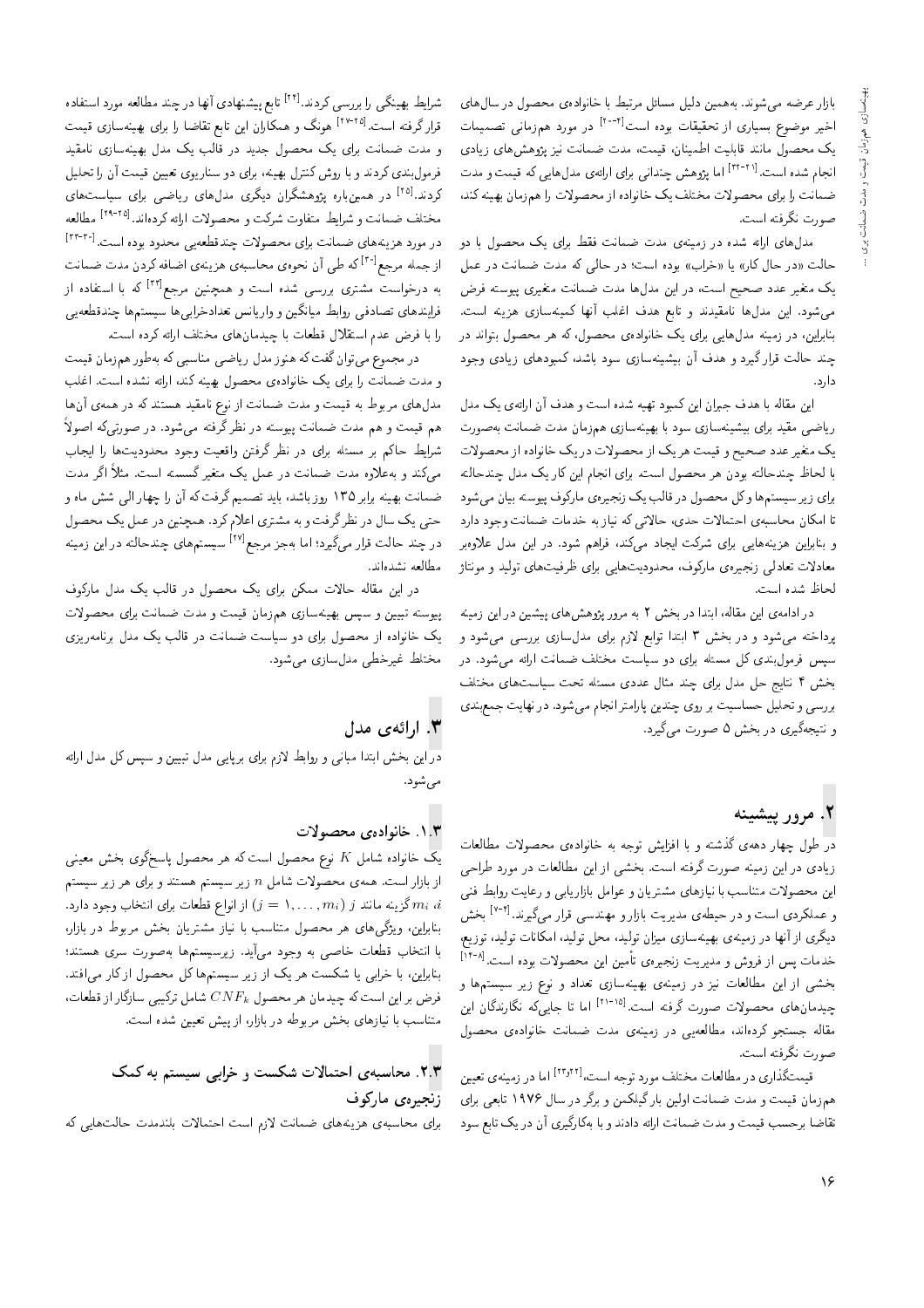انجام خدمات ضمانت را مى طلبند، معلوم شوند. هر محصول يا سيستم در يكى  $(R)$  از چهار حالت آماده به کار (S)، در حال کار (U)، شکست  $(F)$  و خراب قرار دارد. با توجه به سری بودن زیر سیستمها حالت شکست و خرابی محصول<br>ناشی از شکست یا خرابی یکی از زیر سیستمهاست. در دو حالت شکست و ناسی از سکست یا حرابی یکی از زیر سیستمهاست. در دو حالت سکست و<br>مطالعات استفاده حرابی بیاز به حدمات صمامت وجود دارد و در سیجه به هزینه منجر می سوند.<br>المساحات التحلیل است است الله علم المساحات المساحات المساحات در حالت خرابی فقط نیاز به تعمیر است ول<sub>ی</sub> در حالت شکست باید علاوه بر تعمیر، تعویض قطعه انجام شود. در هر حال فرض میشود که محصول بعد از<br>دریافت خدمات ضمانت به خوبی یک محصول نو کار خواهد کرد. سیستم در ابتدا در حالت آماده بهكار است، اين وضعيت مى تواند به دو وضعيت ديگر تبديل ابدا در حالب آماده به از است، این وضعیت می تواند به دو وضعیت دیگر تبدیل<br>.<br>. سود. یکی حالت تار و دیگری حالت حرابی له ناسی از حرابی یکی از زیر<br>مسافر است است است است است است است است که است که است ک سیستم هاست. سیستم از حالت در حال کار می تواند به هر یک از سه حالت دیگر تبدیل شود. طبیعتاً سیستم از دو حالت خرابی یا شکست فقط به حالت آماده به

کار میرود.<br>از زنجیرهی مارکوف زمان بیوسته به دلیل انعطاف بذیری و قابلیت آن در مدل سازی از زنجیرهی ماردوف زمان پیوسته به دلیل انعصاف پذیری و قابلیت آن در مدل سازی<br>استکشفی از موسیقی از موسیقی است. رفتارهای وابسته به زمان، برای تعیین احتمالات بلندمدت، حدی، حالتها استفاده<br>میروان استفاده می اینموتک استفاده شده است. احتمالات قرارگرفتن در دو حالت شکست و خرابی به دلیل اینکه منجر<br>به دریافت خدمات ضمانت و تحمیل هزینه برای شرکت می شوند، مورد نظر هستند. "OvDUyQ\_v OQwt 'OvwW|t CmQW |=Q@ xv} Ry p}tLD w Cv=t[ C=tON Ci=}QO x@ QO Qo}Oty x@ =yCr=L R= QPo |=yMQv x=Qty sDU}U |=yCr=L |=yO=tv w h} QaD جدول ۱ سدن داده سده اند. بدیهی است که با نوجه به مفروضات پایه در زنجیرهی<br>این سال الله مخزا سالست میان است است است ماردوف، احتمالات تدار دارای نوزیع نمایی با ترج های قوق هستند. جدول ۱ یک<br>مسلمان است جدول نوعي براي هر محصول است كه براي سادگي از ذكر انديس محصول خودداري شده است.

با توجه به اینکه تعداد زیر سیستمهای سیستم برابر n است، مجموع حالات سیستم برابر ۲ + ۲n خواهد بود. نمودار تغییر حالات سیستم در شکل ۱ نشان داده<br>شده است. سده است.<br>ا-

ماتریس نرخ تغییرحالتهای سیستم (A) به قرار زیر خواهد بود:<br>ا

برای محاسبهی امید ریاضی هزینهها به احتمالات حدی حالتها نیاز  $\pi = \pi$ است. احتمال قرار گرفتن سیستم در هر یک از حالات در بلندمدت از حل دستگاه معادلات تعادلی ۱ $(\pi_U, \pi_F, \ldots, \pi_F, \pi_R, \ldots, \pi_{Rn}, \pi_S)$ به دست مے,آبد.

$$
\pi.A = \circ \tag{1}
$$

همچنین، از آنجاییکه همیشه سیستم در یکی از حالات قرار میگیرد، داریم:

جدول ۱. معرفی نرخهای گذار.

 $i$  ، فقوسط تعداد شکست در واحد زمان وقتبی که زیر سیستم  $\lambda_{UF_i}$  $\mathcal{F}=\{F$  در حال کار باشد. (گذار از حالت  $U$  به حالت

- $i$  ، متوسط تعداد خرابی ها در واحد زمان وقتی که زیر سیستم  $\lambda_{UR,i}$  $(R-1R)$  در حال کار باشد. (گذار از حالت  $U$  به حالت
- $i$  ان وقتی که زیر سیستم  $\lambda_{sri}$  واحد زمان وقتی که زیر سیستم  $\lambda_{sri}$  $\mathcal{R}$  در حالت آماده به کار باشد. (گذار از حالت  $S$  به حالت
- $i$  ، متوسط تعداد دفعاتی که در واحد زمان می $\vec{u}$ ان زیر سیستم  $\bm{\mu}_{R,S}$  $(S|S| \rightarrow F|S)$ از حال شکست نوسازی کرد. (گذار از حالت  $F$  به حالت
- $i$  ، متوسط تعداد دفعاتی که در واحد زمان می $\bar{\nu}$ ول زیر سیستم  $\mu_{R,S}$  $S$  را از حال شکست تعمیر کرد. (گذار از حالت  $R$  به حالت  $S$ )
	- متوسط تعداد تقاضاي كار از سيستم در طول واحد زمان.  $\gamma_{SU}$  $(U$  أَكْذار از حالت  $S$  به حالت
	- متوسط تعداد کاری که سیستم در واحد زمان می،دهد.  $\gamma_{US}$  $(S$  أَكْذَار از حالت  $U$ به حالت)



شکل ۱. نمودار تغییر حالات سیستم محصول با n زیر سیستم (برای سادگی، حالات شکست یا خرابی فقط برای زیر سیستمهای ۱ و n نشان داده شده است.)

| $-\gamma_{US}-\sum_{i=1}^{N}(\lambda_{UF_i}+\lambda_{UR_i})$ $\lambda_{UF_1}$ $\lambda_{UF_1}$ |              |              | $\sim 100$                     | $\lambda_{UF_n}$ | $\lambda_{UR_1}$ | $\lambda_{UR}$ | $\mathcal{L}(\mathcal{L}(\mathcal{A}))$ | $\lambda_{UR_n}$      | $\gamma_{US}$                                   |
|------------------------------------------------------------------------------------------------|--------------|--------------|--------------------------------|------------------|------------------|----------------|-----------------------------------------|-----------------------|-------------------------------------------------|
| $\bullet$                                                                                      | $-\mu_{F,S}$ | $\circ$      | $\alpha$ , $\alpha$ , $\alpha$ | $\circ$          | $\circ$          | $\circ$        | $\alpha$ , $\alpha$ , $\alpha$          | $\circ$               | $\mu_{F_1} S$                                   |
| $\circ$                                                                                        | $\circ$      | $-\mu_{F,S}$ | $\sim 100$                     | $\bullet$        | $\circ$          | $\circ$        | $\alpha$ , $\alpha$ , $\alpha$          | $\circ$               | $\mu_{F_Y}S$                                    |
| $\bullet$<br>$A =$                                                                             | $\bullet$    | $\bullet$    | $\bullet$                      | $-\mu_{F_nS}$    | $\circ$          | $\circ$        | $\alpha$ , $\alpha$ , $\alpha$          | $\bullet$             | $\mu_{F_n} S$                                   |
| $\circ$                                                                                        | $\circ$      | $\circ$      | $\bullet$                      | $\circ$          | $-\mu_{R,S}$     | $\circ$        | $\alpha \rightarrow \alpha \beta$       | $\circ$               | $\mu_{R_1} S$                                   |
| $\circ$                                                                                        | $\bullet$    | $\circ$      | $\circ$                        | $\bullet$        | $\bullet$        | $-\mu_{R_1S}$  | $\alpha$ , $\alpha$ , $\alpha$          | $\circ$               | $\mu_{R,\,S}$                                   |
| $\circ$                                                                                        | $\circ$      | $\circ$      | $\alpha$ , $\alpha$ , $\alpha$ | $\circ$          | $\circ$          | $\bullet$      | $\alpha \rightarrow -\alpha$            | $-\mu_{R_nS}$         | $\mu_{R_n} S$                                   |
| $\gamma_{S}$ U                                                                                 | $\bullet$    | $\bullet$    | $\alpha$ , $\alpha$            | $\bullet$        | $\lambda_{sr}$   | $\lambda_{sr}$ | $\alpha$ , $\alpha$ , $\alpha$          | $\lambda$ $_{s\,r_n}$ | $-\gamma_{SU} - \sum_{i=-s}^{n} \lambda_{sr_i}$ |
|                                                                                                |              |              |                                |                  |                  |                |                                         |                       |                                                 |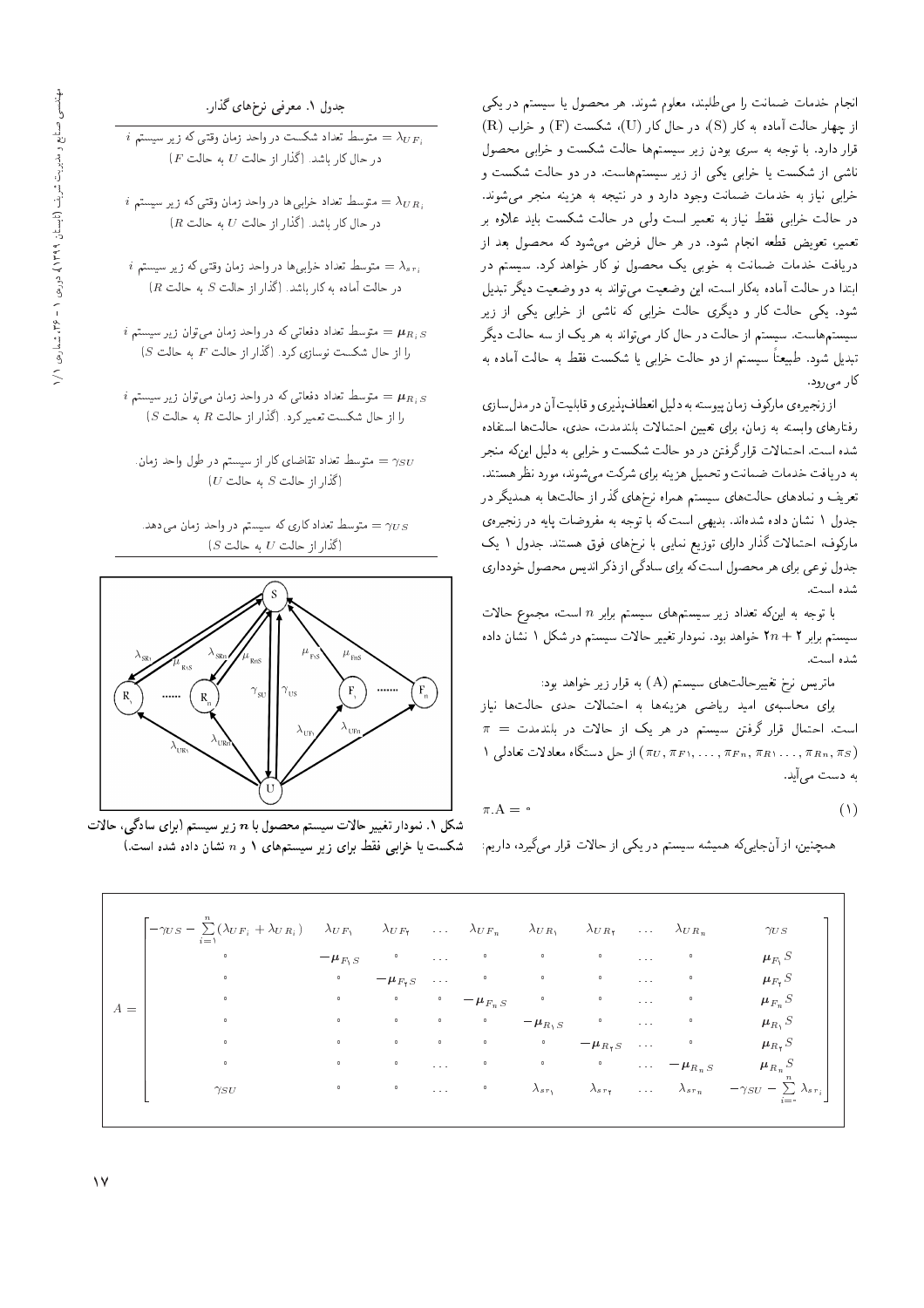$$
\pi_U + \sum_{i=1}^n \pi_{F_i} + \sum_{i=1}^n \pi_{R_i} + \pi_S = 1 \tag{1}
$$

بنابراین، احتمالات بلند مدت را می توان از دستگاه معادلات ۳ به دست آورد (برای سهولت در محاسبات بهجای معادلهی تعادلی آخرین حالت از رابطهی ۲ استفاده می شود):

$$
\left(-\gamma_{us} - \sum_{i=1}^{n} (\lambda_{UF_i} + \lambda_{UR_i})\right) \pi_U + \gamma_{SU} \pi_S = \circ
$$
  
\n
$$
\lambda_{UF_i} \pi_U - \mu_{F_iS} \pi_{F_i} = \circ \qquad , i = 1, ..., n
$$
  
\n
$$
\lambda_{UR_i} \pi_U - \mu_{R_iS} \pi_{R_i} + \lambda_{sr_i} \pi_S = \circ \qquad , i = 1, ..., n
$$
  
\n
$$
\pi_U + \sum_{i=1}^{n} \pi_{F_i} + \sum_{i=1}^{n} \pi_{R_i} + \pi_S = 1
$$
 (7)

با حل دستگاه معادلات ۳ مقادیر  $\pi_{F_i}$  یعنی احتمال بلند مدت قرار گرفتن سیستم در حالت شکست ناشی از شکست زیر سیستم  $i$  و  $\pi_{R_i}$  یعنی احتمال قرار گرفتن سیستم در حالت خرابی ناشی از خرابی زیر سیستم i به دست می]یند.

### ۳.۳. تابع تقاضا

تقاضا تابعي از عوامل مختلفي مثل مشخصات محصول (قيمت، كيفيت، تبليغات و ...)، وضعیت رقابتی و مانند آن است. در بسیاری از مدلهای برنامهریزی ریاضی در زمینهی مدت ضمانت، با توجه به اینکه مدت ضمانت در نظر مشتریان نشانگر کیفیت است، عوامل اصلی تصمیمگیری مشتری را قیمت و دورهی ضمانت در نظر مهیگیرند. گیلیکمن و برگر در سال ۱۹۷۶ تابعی از خانوادهی توابع کاب - داگلاس ۱ را به عنوان تابع تقاضا برحسب این دو متغیر پیشنهاد کردند. بر این اساس تابع تقاضای محصول k بر حسب مدت ضمانت  $(w_k)$  و قیمت  $(p_k)$  چنین خواهد بود:

$$
q_k(w, p) = K I_k (K II_k + w_k)^{\alpha_k} p_k^{-\beta_k}
$$
  

$$
K I_k, K II_k > \gamma, \gamma < \alpha_k < \gamma, \beta_k > \gamma, \forall_k
$$
 (†)

که در آن  $KI_{k}$  و  $KI_{l}$  مقادیر ثابت و  $\alpha_{k}$  و  $\beta_{k}$  نیز به ترتیب ضریب های کشش مدت ضمانت وكشش قيمت هستند. گرچه در تابع ۴ قابليت اطمينان بهصورت صريح بيان نشده است، اما مدت ضمانت تابعي از قابليت اطمينان محصول است. در پیشینهی مربوط به خانوادهی محصولات اصولاً فرض بر این است که هر مشتری فقط متقاضى يكى از محصولات است.

#### ۴.۳. هزینهی تولید و هزینهی ضمانت هر واحد محصول

هزینههای مدل شامل هزینهی تولید و هزینهی ضمانت است. هزینهی واحد تولید هر قطعه در این مدل ثابت در نظرگرفته میشود و هزینهی تولید واحد محصول از جمع هزینههای تولید قطعات آن محصول، که در چیدمان آن مشخص شده است، به دست میآید. فرض میشود هزینهی مونتاژ نهایی محصول در هزینههای تولید قطعات سرشکن شده است. پس:

$$
CM_{ki} = \sum_{j \in CNF_k} C_{ij} \tag{0}
$$

$$
cm_k = \sum_{i=1}^{n} CM_{ki} \tag{8}
$$

که در آن  $C_{ij}$  هزینهی تولید قطعهی j برای زیر سیستم i است و  $CM_{ki}$  هزینهی هر زير سيستم  $i$  براى محصول  $k$  و  $cm_k$  جمع هزينههاى توليد محصول  $k$  است. هزینهی ضمانت برای هر محصول ( $cw_k$ ) بستگی به تعداد و نوع خدمات ضمانت دارد. نرخ انجام خدمات ضمانت بهصورت روابط ٧ و ٨ محاسبه مىشود:

$$
\mu F_{ki} = \pi_{F_{ki}} \qquad \mu_{F_{ki}S} \tag{V}
$$

$$
\mu R_{ki} = \pi_{R_{ki}} \qquad \mu_{R_{ki}S} \tag{A}
$$

تعداد دفعات خدمات ضمانت هم تحت تأثير مدت ضمانت و هم تحت تأثير سیاست ضمانت است. دو سیاست ضمانت متداول در مورد مدت ضمانت وجود دارد:

### ٠١. سياست مدت ثابت

در این سیاست خدمات ضمانت برای مدت معینی بعد از فروش محصول (مثلاً یک سال) ارائه میشود. با فرضهای قبلی، تعداد خدمات ضمانت برای حالت شکست در بازهى زمانى  $T$  عبارت خواهد بود از:  $(NF_{ki})$ 

$$
N F_{ki} = \mu F_{ki} T
$$
 (1)

و بهطور مشابه تعداد خدمات ضمانت برای حالت خرابی ( $NR_{ki}$ ) در بازهی زمانبی جنين است:  $T$ 

$$
V R_{ki} = \mu R_{ki} T
$$
 (1)

### ٢. سياست تجديدشونده

در این سیاست دورهی ضمانت یک محصول تا وقتی که اولین خرابی بعد از مدت ضمانت اتفاق افتد، ادامه مىيابد. با توجه به ويژگى هاى توزيع عمر نمايى، احتمال اینکه زیر سیستم  $i$ ام از محصول  $k$  در مدت  $T$  دچار شکست شود  $\left(pr_{ki}\right)$ ، برابر است و با فرض اینکه قطعه و سیستم بعد از هر بار دریافت  $pr_{ki} = e^{-\boldsymbol{\mu} f_{ki} T}$ خدمات ضمانت به خوبی یک قطعهی نوکار میکند، تعداد دفعات خدمات ضمانت در دورهى ضمانت يكى كمتر از متوسط تعداد آزمايش هاى يك توزيع هندسى با پارامتر  $pr_{ki}$  است. پس در این حالت تعداد خدمات ضمانت برای حالت شکست در بازه $T$  زمانی  $T$  به قرار زیر است:  $(NF_{ki})$ 

$$
N F_{ki} = e^{-\mu F_{ki}T} - 1 \tag{1}
$$

و بهطور مشابه تعداد خدمات ضمانت براي حالت خرابي ( $N R_{ki}$ ) براي اين سياست بازەى زمانى $T$  بە قرار زىر خواھد بود:

$$
N R_{ki} = e^{-\mu \mathbf{R}_{ki}T} - 1
$$
\n(11)

تعداد خدمات ضمانت هر محصول از جمع تعداد شکست زیر سیستمها به دست میآید. هزینهی هر بار خدمات ضمانت برای هر محصول در حالت شکست شامل دو هزینه، یکمی هزینهی تعویض (cs $_{ki})$  و دیگری هزینهی تعمیر (cr $_{ki})$  است. هزینهی هر بار خدمات ضمانت در حالت خرابی فقط شامل هزینهی تعمیر است. با فرض اینکه سیاست شرکت انجام خدمات ضمانت بهصورت رایگان باشد، هزینهی ضمانت هر محصول در طول مدت ضمانت ( $w_k$ ) برای شرکت چنین است:

$$
cw_k = \sum_{i=1}^{n} (N F_{ki} (cs_{ki} + cr_{ki}) + N R_{ki} cr_{ki}
$$
 (17)

١٨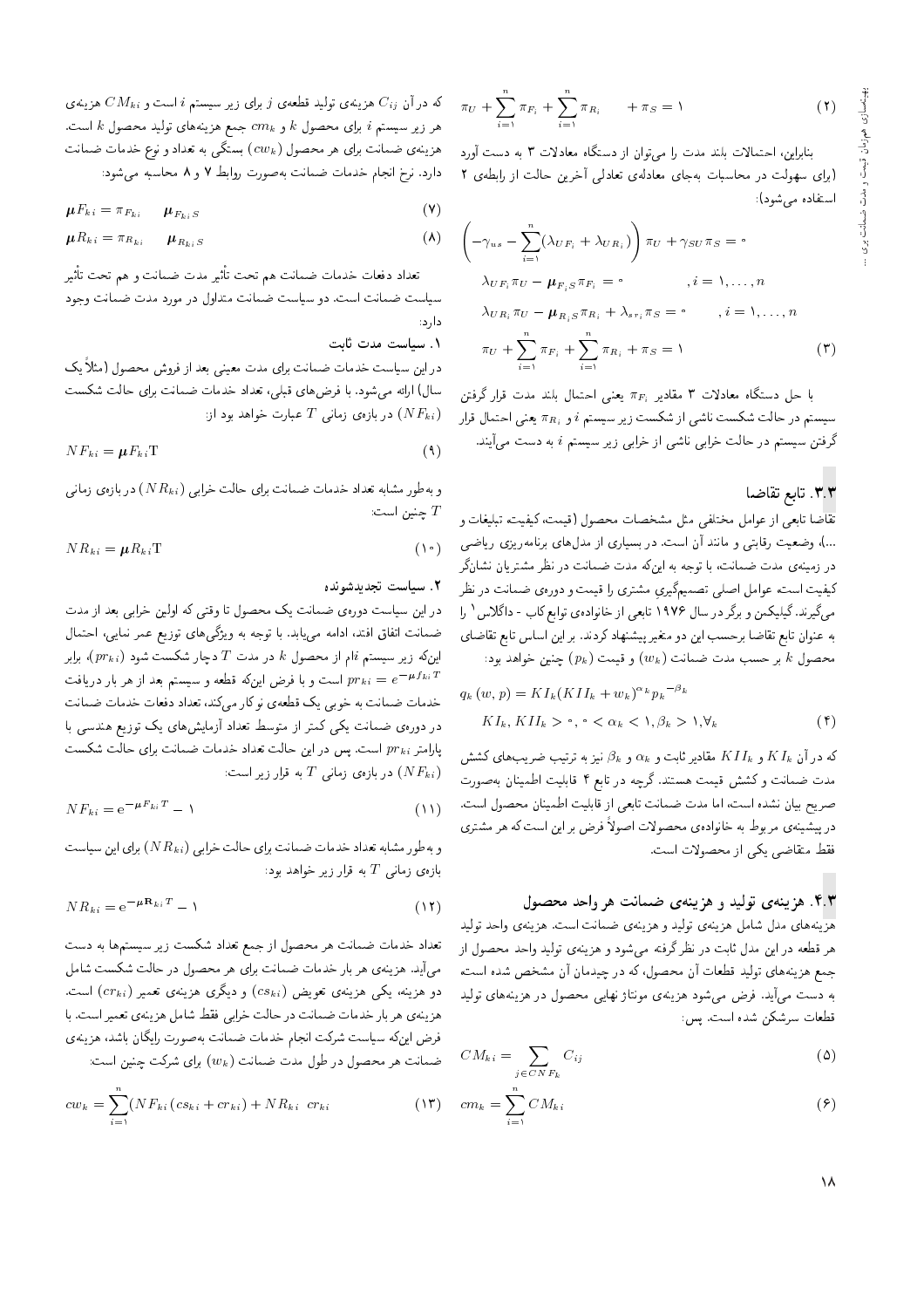# ۵.۳. مدل

مدل کلی مسئله یک برنامهریزی مختلط غیرخطی است؛ قیمت  $p$ ، متغیر پیوسته و مدت ضمانت w متغیر صحیح است. هدف مسئله بیشینهسازی سود است. میزان سود کل محصولات از حاصل جمع تفاضل کل درآمد و کل هزینهی هر محصول به دست می آید. درآمد هر محصول برابر با حاصل ضرب میزان فروش، كه برابر تقاضا فرض مى شود، در قيمت هر محصول است. هزينهى هر محصول نیز شامل هزینهی تولید و هزینهی ضمانت است. مدل علاوهبر محدودیتهای مربوط به معادلات تعادلی در زنجیرهی مارکوف دارای محدودیت بیشینه و کمینه برای میزان تولید هر محصول و نیز کل محصولات است. مدل مسئله به شرح زیر

$$
max \Pi(p, w) = \sum_{k=1}^{K} K I_k (K II_k + W_k)^{\alpha_k} p_k^{-\beta_k} (p_k - cm_k - (\sum_{i=1}^{n} (N F_{ki} (c s_{ki} + c r_{ki}) + N R_{ki} c r_{ki})))
$$
\n
$$
(1^{\epsilon})
$$

 $s.t.$ 

$$
(-\gamma_{SUE} - \sum_{i=1}^{n} \lambda_{UF_i k} + \lambda_{UR_{ki}})\pi_{Uk} + \gamma_{SUE}\pi_{Sk} = \cdot \qquad (12)
$$

$$
\lambda_{UF_{ki}} \pi_{Uk} \quad -\boldsymbol{\mu}_{F_{ki} S} \pi_{F_i k} = \circ \qquad , i = 1, \ldots, n \qquad (18)
$$

$$
\lambda_{UR_{ki}} \pi_{Uk} - \mu_{R_{ki}S} \pi_{R_{ki}} + \lambda_{sr_{ki}} \pi_{Sk} = \bullet \quad, i = 1, \dots, n \tag{19}
$$

$$
\pi_{Uk} + \sum_{i=1}^{n} \pi_{F_{ki}} + \sum_{i=1}^{n} \pi_{R_{ki}} + \pi_{Sk} = 1
$$
 (1A)

$$
q_k = K I_k (K II_k + W_k)^{\alpha_k} p_k^{-\beta_k} \tag{14}
$$

$$
Lq_k \le q_k \le Uq_k \tag{1}
$$

$$
\sum_{k=1}^{K} q_k \le M \circ \tag{11}
$$

$$
Lw_k \le w_k \le Uw_k \qquad , k = \lambda, \dots, K \qquad (\text{YY})
$$

$$
L p_k \leq p_k \leq U p_k \qquad , k = 1, \dots, K \qquad (\text{17})
$$

$$
P \in R^+, \mathbf{W} \in N \tag{17}
$$

که در آن  $Uq_k$ ،  $Uq_k$ ،  $Uw_k$ ،  $Uw_k$  و  $Lp_k$  و  $Up_k$  حدود پایین و بالا به ترتيب ظرفيت توليد، مدت ضمانت و قيمت محصول k هستند. رابطه $\epsilon$  ١۴، تابع هدف سود ناشی از فروش تقاضای برآورد شدهی محصولات مختلف خانواده با منظور کردن هزینههای مورد انتظار تولید و تعمیرات ضمانت و روابط ۱۵-۱۸ معادلات تعادلی زنجیرهی مارکوف هستند. رابطهی ۱۹ مقدار تقاضا برای هر محصول و ۲۰ حد بالا و پایین آن را نشان می،دهد. رابطهی ۲۱ ظرفیت مونتاژ کل محصولات را نشان میردهد. روابط ۲۲-۲۴ حدود متغیرها و نوع آنها را معین مى كنند.

 $\overline{N}F_{ki}$  در تابع هدف تعداد شکست و خرابی زیر سیستم  $i$  از محصول  $\overline{N}F_{ki}$  و ، برحسب اینکه شرکت کدام سیاست ضمانت را اتخاذ کند، بر اساس روابط،  $NR_{ki}$ مربوط به آن سیاست محاسبه خواهد شد. حدود بالا و پایین مدت ضمانت برای این مسئله بر اساس عرف بازار و سیاستهای شرکت انجام میشود. یک حد پایین برای قيمت طبيعتاً جمع هزينههاى توليد قطعات است. يک حد بالا براى قيمت باتوجه به تابع تقاضا بر اساس حداقل ظرفیت تولید هر محصول قابل محاسبه است. اگر

ميزان تقاضا از حداقل ظرفيت اقتصادى كمتر باشد، شركت اصولاً توليد آن را انجام نمی،دهد؛ پس می;توان در رابطه ی ۱۹ این حد از تولید را برابر تقاضای محصول قرار داد و با قرار دادن حد پایین مدت ضمانت بیشینهی قیمت را به دست آورد. بنابراین خواهيم داشت:

$$
Up_k = \exp\left(\frac{\ln(Lq_k) - \ln(KI_k) - \alpha_k \ln(KII_k + LW_k)}{-\beta_k}\right)
$$
\n(12)

### ۶.۳. بررسی ابعاد و شرایط بهینگی مسئله

 $K(\texttt{Y}i + \texttt{0})$  مسئله دارای  $K$  متغیر و دینم متغیر پیوسته است و تعداد محدودیت خطی و K محدودیت غیرخطی دارد. بنابراین، یک مسئلهی برنامهریزی مختلط غیرخطی با ابعادی نه چندان بزرگ است.

بررسی شرایط بهینگی کل مدل مشکل است؛ اما بررسی تابع هدف امکان پذیر است. چون تابع هدف مجموع سود محصولات است، شرایط بهینگی و رفتار تابع سود یک محصول قابل تعمیم به کل تابع هدف خواهد بود. میتوان نشان داد که اگر محموار میک در دنیای واقعی معمولاً چنین است، آنگاه تابع هدف یک $\lambda + \alpha_k - \beta_k > 0$ جواب یگانه و بهینه دارد.<sup>[۲۶]</sup> باتوجه به این که محدودیتهای مدل عمدتاً خطی هستند، انتظارکلی این است که مسئله به راحتی به یک جواب بهینهی کلی برسد. بنابراین، حل آن توسط نرم|فزارهای متداول موجود مانند GAMS بدون مشکل خاصي امكان پذير خواهد بود.

# ۴. نتایج محاسباتی

مسئلهی تعیین قیمت و مدت زمان ضمانت بهینه برای محصولات یک خانواده از محصولات چیدمان پذیر درواقع از دو بخش تشکیل میشود. در بخش اول برای هر یک از محصولات بر اساس اطلاعات قطعات، دستگاه معادلات تعادلبي ماركوف مربوط، روابط ١٥-١٨، را مي توان حل كرد تا اطلاعات لازم براي بخش دوم كه يك مسئلهي بهینهسازی است، به دست آید. هر دو بخش توسط نرمافزارهای معمول، از جمله GAMS يا MATLAB، قابل حل است. براي مسائل نهچندان بزرگ، مي توان هردو بخش را به صورت یک جا حل کرد. در این پژوهش با توجه به ابعاد مسئله از نرم|فزار GAMS براي حل هر دو بخش در قالب يک مسئلهي بهينهسازي مختلط غيرخطي، بر روی یک رایانهی ASUS با پردازشگر Hz ۳ ۱۲ compute cores fc + Ag استفاده شده است.

### ۱.۴. مثال موردی

در این بخش یک مثال موردی برای یک شرکت که در حال تولید یک خانواده از لب تاپ است، ارائه و حل می شود. متقاضیان لب تاپ های تولیدی در جهار گروه قرار میگیرند، خانگی با کاربریهای معمولی (محصول A)، اداری (A برای انجام کارهای دفتری و گاهی محاسباتی و پردازش تصویر متداول (محصول B)، کاربرانی که عملیات محاسباتی سنگین دارند (محصول C) و کاربران ویژه مانند بازیگران بازی های رایانهیی، (محصول D). بنابراین، باید با چیدمان مناسب از قطعات انتظارات أنها را پاسخ گفت. رفتار هرگروه از مصرفکنندگان نسبت به قیمت و مدت ضمانت متفاوت است. مشتریان محصولات خانگی نسبت به قیمت حساسیت زیادی دارند، کاربران بازی های رایانهیی کمترین حساسیت به قیمت را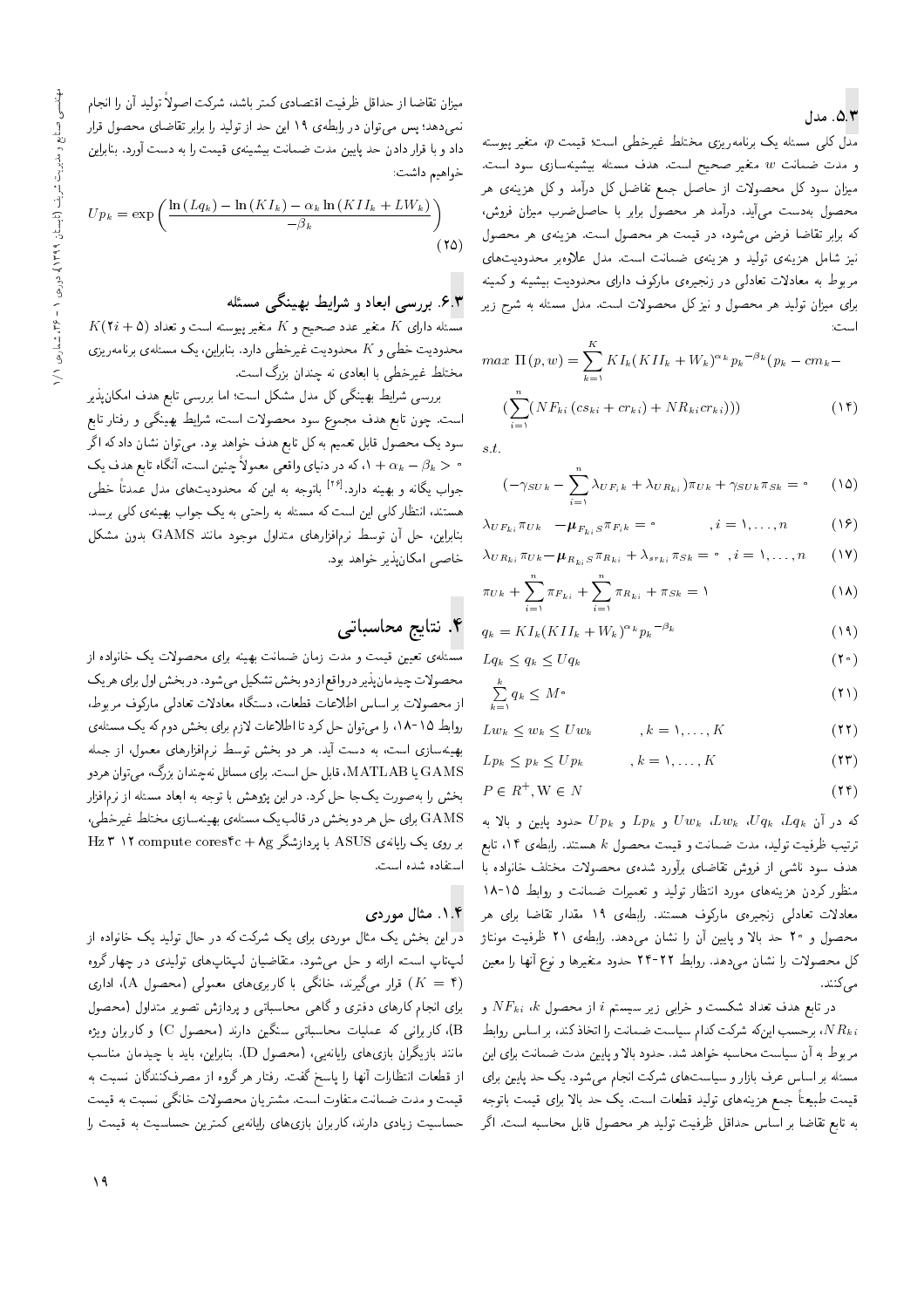| $\mu_{RS_i}$                              | $\mu_{FS_i}$          | $\lambda_{UR_{ij}}$                 | $\lambda_{UF_{ij}}$                  | $CM_{ij}$                       | گزينهها (i)          | زير سيستم (i) |
|-------------------------------------------|-----------------------|-------------------------------------|--------------------------------------|---------------------------------|----------------------|---------------|
| $\backslash\backslash\mathnormal{\Delta}$ |                       | $\circ$ $\gamma \circ \mathsf{V}$   | $\cdot / \sqrt{ }$                   | $\Delta \, \circ$               | $\lambda$            |               |
|                                           | $\Delta \, \circ$     | $\cdot$ , $\cdot$ $\Delta$          | $\cdot$ , $\cdot$ Y $\Delta$         | $\uparrow$ .                    | $\mathbf{\breve{L}}$ | $\rm I$       |
|                                           |                       | $\circ$ $\prime$ $\circ$ $\circ$    | $\circ$ , $\circ$ $\mathfrak k$      | $\mathfrak{r} \, \circ$         | $\lambda$            |               |
| ١۵٠                                       | $\mathsf{V} \circ$    | $\circ$ $\prime$ $\circ$ $\tau$     | .7.70                                | ۶۰                              | ٢                    | $\rm II$      |
|                                           |                       | $\circ$ $\prime$ $\circ$ $\prime$   | $\cdot$ , $\cdot$ $\cdot$ $\circ$    | $\uparrow$ .                    | $\mathbf{\breve{r}}$ |               |
| ۱۸۵                                       | $\lambda \cdot \cdot$ | $\cdot$ / $\prime$                  | $\cdot$ , \ $\Delta$                 | $\mathbf{Y} \, \Delta$          | ١                    | $\rm III$     |
|                                           |                       | $\circ$ $\gamma \circ \Lambda$      | $\cdot$ , $\cdot$ Y $\Delta$         | ۴۵                              | $\mathbf Y$          |               |
|                                           |                       | $\circ$ $_{f} \circ$ $\Lambda$      | .7170                                | ۷۵                              | ١                    |               |
| $\backslash\backslash\circ$               | $\mathfrak{r}$ .      | $\cdot$ , $\cdot$ $\Delta$          | $\cdot$ , $\cdot$ Y $\Delta$         | 110                             | ٢                    | ${\rm IV}$    |
|                                           |                       | $\circ$ $\gamma \circ \mathfrak{f}$ | $\circ$ $_1 \circ$ $\varphi$         | $\vee \vee \triangle$           | $\mathbf{\breve{r}}$ |               |
|                                           |                       | $\circ$ / $\circ$ //                | $\cdot$ , ۱۳                         | $\sum_{i=1}^{n} a_i$            | ١                    |               |
| $\backslash\,\P$ .                        | $\uparrow \uparrow$   | $\circ$ $\gamma \circ \varphi$      | $\cdot / \sqrt{ }$                   | $\backslash\, \Diamond$ $\circ$ | ٢                    | $\rm{V}$      |
|                                           |                       | $\circ$ $\prime$ $\circ$ $\Delta$   | $\cdot$ , $\cdot$ $\wedge \triangle$ | $\mathbf{Y} \circ \circ$        | ٣                    |               |

حدول ٢. اطلاعات زير سيستمها و قطعات.

حدول ٣. اطلاعات محصولات براي سياست ١.

| $\gamma_{SU}$ | $\gamma_{US}$ | $_{cr}$ | $\beta$          | $\alpha$             | ΚI                                    | CNF                 | محصول         |
|---------------|---------------|---------|------------------|----------------------|---------------------------------------|---------------------|---------------|
| ١۵۰           | ه ۱۰          | ۸       | ۱٬۶              | $\cdot$ , ۲ \        | $10 \times 10^{-4}$                   | $\{1, 1, 1, 1, 1\}$ | А             |
| ١٨٠           | ه ۶           | ه ۱     | $\lambda/\Delta$ | $\cdot$ , $\tau\tau$ | $\lambda/\Delta \times 10^{-4}$       | $\{1, 7, 1, 1, 1\}$ | B             |
| ه ۲۰          | ۳۰            | ۱۳      | ۱٬۶              | .70                  | $V \times V^{\dagger}$                | $\{Y, Y, Y, Y, Y\}$ | $\mathcal{C}$ |
| ه ۲۰          | ۲۵            | ۱۷      | ۰٫۵              | $\cdot$ , ۲۳         | $\lambda \times \lambda$ <sup>1</sup> | $\{Y, Y, Y, Y, Y\}$ | D             |

دارند و مشتریان اداری و محاسبات سنگین حساسیت متوسطی دارند. برای مدت .<br>ضمانت ترتیب حساسیت چنین است: مشتریان با محاسبات سنگین، اداری ها، کاربران بازی های رایانهیی و در نهایت مشتریان خانگی.

هر محصول دارای پنج جزء اصلبی یا زیر سیستم (a = 0) شامل CPU (زیر سیستم I)، حافظه (زیر سیستم II)، زیرسیستم توان (زیر سیستم III)، بُرد اصلبی (زیر سیستم IV) و نمایشگر (زیر سیستم V)که برای هرکدام به ترتیب تعداد ۲، ۳، ٢، ٣ و ٣ قطعات براى انتخاب وجود دارد. اطلاعات مربوط به قطعات در جدول ۲ نشان داده شده است. در ستونهای ۴ و ۵ جدول ۲ نرخهای شکست و خرابی قطعات برای یک بازهی سه ماهه نشان داده شده و بدین ترتیب واحد مدت ضمانت سه ماه است. همچنین به دلیل اینکه همهی قطعات الکترونیکی هستند، نرخ خرابی أنها یکسان است و برابر ۲٬ ۲٬ ۲٬ ۰ م $\lambda_{S R_{ij}} = \lambda_{S R_{ij}} = 0$  در هر سه ماه است. هزینهی تعويض زير سيستم ها برابر هزينه، توليد أنها در نظرگرفته شده است.

جدول ٣ اطلاعات محصولات را نشان مى دهد. مقدار ثابت KII برابر، است. ضمناً مجموعه $\mathop{CNF}\limits$  گزینههای انتخاب شده برای M $\mathop{KII}_k=\mathop{\mathsf{r}},\forall\,k$ هر محصول را نشان می،دهد. در حال حاضر محدودیتبی بر روی میزان تولید هر محصول وجود ندارد، اما محدودیت بر روی تولید کل محصولات به دلیل استفاده از

یک خط مونتاژ مشترک وجود دارد. بهطوری که حداکثر تعداد ۵۰۰٬۵۰۰ محصول قامل مونتاژ است.

بیشینه وکمینهی قیمت بر اساس رابطهی ۲۵ و با لحاظ ۱۰۰۰۰ برای کمینهی تولید قابل قبول برای همهی محصولات محاسبه و در حل مسئله در نظرگرفته شده است. حدود برای مدت ضمانت برابر ١ و ١٢ (بر حسب سه ماه) است.

مسئله با دادههای فوق برای هر دو سیاست ضمانت حل شده است. سياست ١- مدت ثابت - نتايج به دست آمده از حل مدل به وسيله نرمافزار GAMS وقتی شرکت سیاست ١ را انتخاب کند، در جدول ۴ نشان داده شده است. سياست ٢- ضمانت تجديد شونده - وقتى شركت سياست ٢ يا تجديدشونده را اتخاذ میکند. رفتار مشتریان تغییر می،یابد. زیرا أنها تلقی بهتری ازکیفیت محصول خواهند داشت و احساس مىكنند كه هزينههاى أنها كاهش خواهد يافت. بنابراين، کشش قیمت و مدت ضمانت نسبت به سیاست ۱ متفاوت خواهد بود. مقادیر جدید كشش قيمت و مدت ضمانت به شرح جدول ۵ برأورد شده است.

تابع هدف مسئله در این سیاست متناسب با روابط مربوط به این سیاست در مورد تعداد شکستها و خرابیهایی که خدمات ضمانت دریافت میکنند، باید تغییر یابد. نتایج به دست آمده از حل مدل به وسیله نرم|فزار GAMS وقتبی شرکت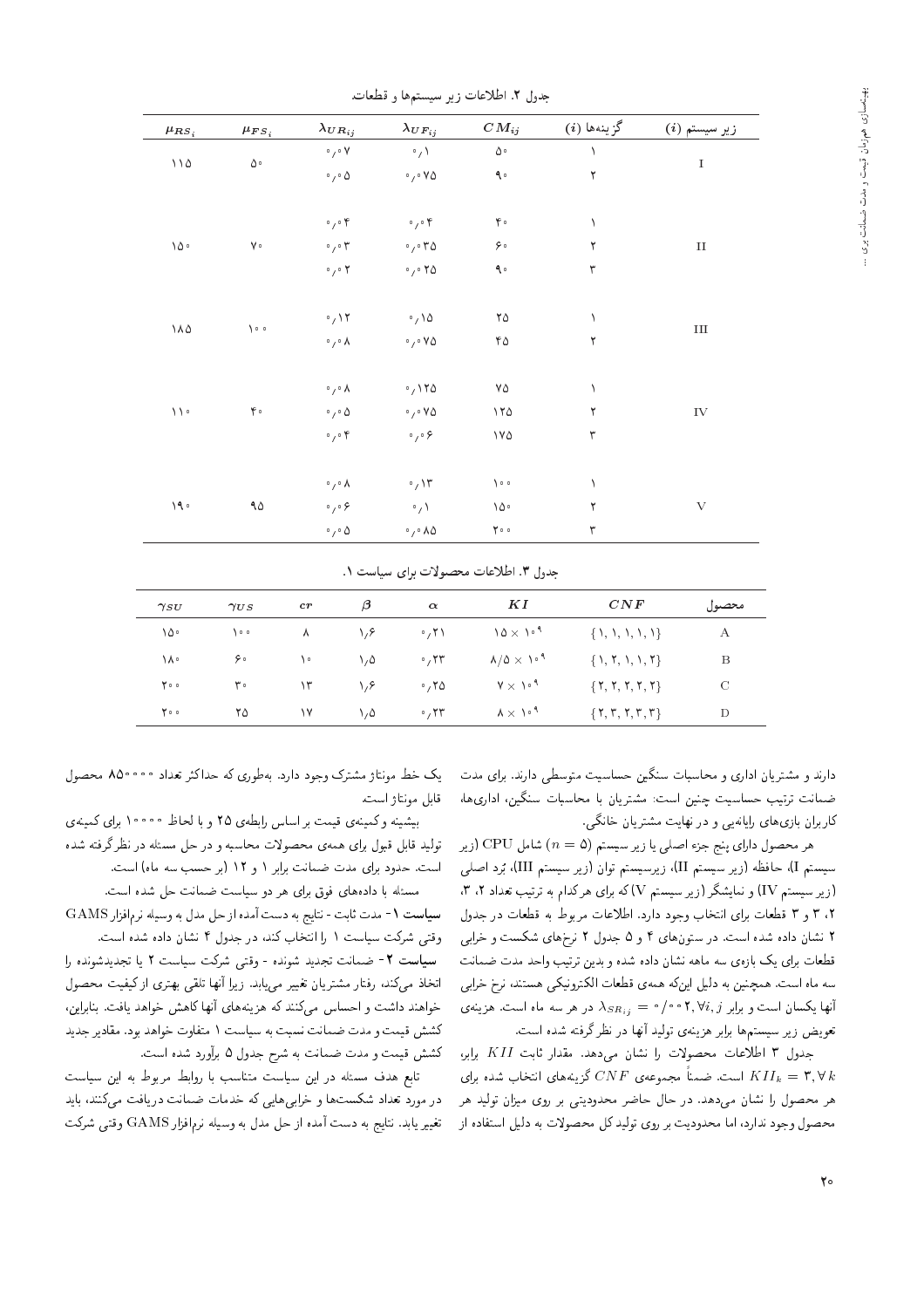| سو د هر                                                                    | احتمال نياز به                          | احتمال أماده                                | احتمال در حال                 |                                                       | مدت ضمانت بر |        | محصول قيمت    |
|----------------------------------------------------------------------------|-----------------------------------------|---------------------------------------------|-------------------------------|-------------------------------------------------------|--------------|--------|---------------|
| محصدول                                                                     | خدمات ضمانت                             | بەكار بودن                                  | استفاده بودن                  | مقدار توليد                                           | حسب سه ماه   |        |               |
| $Y/7T \times 10^{-4}$                                                      | $\circ$ $\prime$ $\circ$ $\circ$ $\vee$ | $\cdot$ , $\uparrow \cdot \cdot$            | 0,095                         | $T/V9 \times V^{0}$                                   | ۴            | 983,8  | $\mathbf{A}$  |
| $\mathbf{Y}/\mathbf{Y}\hat{\mathbf{Y}} \times \mathbf{Y} \cdot \mathbf{Y}$ | $\circ$ , $\circ$ o $V$                 | $\cdot$ , ۲۵۱                               | .745                          | $7/79 \times 10^{0}$                                  | ۷            | 10AT,9 | В             |
| $1/7f \times 10^4$                                                         | $\circ$ , $\circ$ , $\circ$             | $\cdot$ , $\setminus$ $\uparrow$ $\uparrow$ | $\cdot$ , $\wedge$ ۶۲         | $\cdot$ /99 $\times$ 1.00                             | ٨            | 1999,0 | $\mathcal{C}$ |
| $1/Y$ $\times 1.4$                                                         | $\cdot$ / $\cdot$ 0                     | $\cdot$ / $\vee$                            | $0, \lambda \lambda \Upsilon$ | $\cdot$ /99 $\times$ 1.00                             | ه ۱          | 1799,0 | D             |
| $V/FY \times V^{\Lambda}$                                                  |                                         |                                             |                               | $\lambda/\cdot$ Y $\times$ $\lambda \cdot$ $^{\circ}$ |              |        | جمع           |

جدول ۴. نتايج حل مسئله با سياست ١.

جدول ۵. اطلاعات محصولات برای سیاست ٢.

| β    | $\alpha$     | محصول |
|------|--------------|-------|
| ۱٬۶۲ | ۰٫۳۱         | А     |
| ۱٬۶  | $\cdot$ , ۳۳ | В     |
| ۱٬۶۵ | .70          | C     |
| ۱٬۶  | ۲۴، ه        | Ð     |

سیاست ۲ را انتخاب کند، در جدول ۶ نشان داده شده است. بدیهی است که مقادیر مربوط به احتمالات قرارگیری سیستم در حالات مختلف تغییر نمی کند. با این سیاست مقدار تابع هدف نسبت به سیاست ۱ به میزان زیادی کاهش پیدا میکند. مدت ضمانت بهینه برای محصولات کمتر از سیاست ۱ و قیمتها به میزان زیادی سشتر از آن هستند.

# ٢.٢. تحليل حساسيت

یارآمترهای مختلفی در مسئله وجود دارند که در آینده ممکن است بهطور تصادفی یا تحولات بازار تغییرکنند. بنابراین انجام تحلیل حساسیت برای آنها مفید است. در ادامه نتایج تحلیل حساسیت برای مهمترین پارامترها ارائه میشود. با توجه به اینکه نتایج به دست آمده برای سیاست ۲ اعمال این سیاست را عملی نشان نمیدهد. در ادامه فرض بر عدم تغییر سیاست فعلمی شرکت یعنی سیاست مدت ثابت است.

۰۱.۲.۴ تحلیل حساسیت بر روی متوسط تعداد تقاضای کار (  $\gamma_{SU}$ ) تحلیل حساسیت معمولاً بر روی آن پارامترها و ضرایبی انجام می شود که در مورد أنها ابهام یا عدم اطمینان بیشتری وجود داشته باشد. یک پارامتر مهم که برآورد دقیق آن مشکل است، میزان استفادهی هرگروه از مشتریان از محصول یا حجمکار است. بهطورکلبی وقتبی حجم کار یک مشتری زیادتر از برآورد اولیه باشد، میزان هزینه، به دلیل افزایش خدمات ضمانت، بیشتر میشود؛ زیرا تغییر در حجم کار بر احتمال شكست واحتمال خرابى تأثيرمى كذارد و تغييراين احتمالات موجب تغيير در هزينهي

ضمانت می شود. با توجه به اینکه قیمت و مدت ضمانت قبلاً اعلام شده است، سود مورد انتظار نیز تغییر خواهد کرد. برای تحلیل حساسیت در این مورد، نرخ انجام کار با مقادیر ۰٫۵۵ / ۰٫۷۵ و ۱٫۵ برابر مقدار فعلی برای هر محصول در مدل وارد شده است، جدول ۷ درصد تغییر در سود محصولات را نشان میدهد. چنانکه مشاهده می شود تغییرات نسبتاً زیاد در نرخ انجام کار تغییراتی در میزان سود ایجاد میکند، ولی درصد این تغییرات زیاد نیست. بهعبارت دیگر جوابهای بهینهی به دست آمده در برابر این نوع تغییر استواری خوبی دارد.

# . ۲.۲.۴ تحلیل حساسیت بر روی کشش قیمت  $\beta$

با توجه به تأثيرات قابل توجهي كه كشش قيمت بر تابع هدف و در نتيجه ساير متغيرها میگذارد، تحلیل حساسیت بر روی آن برای تصمیمگیری بینش خوبی ارائه میکند.  $\beta$  برای به دست آوردن دامنهی تغییرات  $\beta$  مقدارش را آنقدر تغییر میدهیم تا در یک سر آن مدت ضمانتِ یکی از محصول به کف آن یعنی ۱ دوره برسد و در سر دیگر مدت ضمانتِ اغلب محصولات از سقف ١٢ دوره بیشتر شود. با اجرای برنامه به ازای مقادیر مختلف  $\beta$  این دامنه از ۹۴٫ تا ۱٫۱۵ برابر  $\beta$  فعلی به دست میآید. در این بخش حد بالای مدت ضمانت در مسئله حذف میشود. نتایج به دست آمده در دامنهی مورد نظر و تغییرات در مقدار تابع هدف و متغیرهای تصمیم، قیمت و مدت ضمانت، در جدول ٨ نشان داده شده است. چنانکه مشاهده میشود تغییر کم درکشش قیمت باعث تغییرات قابل توجه در مقادیر بهینهی تابع هدف، قیمت و حتى مدت ضمانت مىشود.

### $\alpha$  تحلیل حساسیت بر روی کشش مدت ضمانت  $\alpha$ . ۳. ۲. ۴

با توجه به اهمیتی که مدت ضمانت بر سیاستهای شرکت دارد، بررسی تغییرات كشش مدت ضمانت بر تابع هدف و در نتيجه ساير متغيرها ضروري است. براي انجام تحلیل حساسیت برروی a مقدار آن در دامنه یی تغییر داده میشود که در یک سر آن مدت ضمانت یک محصول به کف آن یعنی ۱ دوره برسد و در سر دیگر مدت ضمانت اغلب محصولات از سقف ١٢ دوره بيشتر شود. با اجراى برنامه به ازاى مقادیر مختلف  $\alpha$  این دامنه از ۰٫۷ تا ۱٫۲ برابر  $\alpha$  فعلمی به دست میآید. در این

جدول ۶. نتايج حل مسئله با سياست ٢.

| سو د هر                                                            | احتمال نباز به                            | احتمال آماده                     | احتمال در حال                          | مقدار توليد                                         | مدت ضمانت ہر |                                                       | محصول قيمت |
|--------------------------------------------------------------------|-------------------------------------------|----------------------------------|----------------------------------------|-----------------------------------------------------|--------------|-------------------------------------------------------|------------|
| محصول                                                              | خدمات ضمانت                               | بەكار بودن                       | استفاده بودن                           |                                                     | حسب سه ماه   |                                                       |            |
| $1/84 \times 10^{-4}$                                              | $\circ$ , $\circ$ o $V$                   | $\circ$ , $\uparrow \circ \circ$ | 0,095                                  | $1/\cdot 7 \times 1/\cdot 1$                        | $\mathbf{r}$ | YYYY, Y                                               | $\bf{A}$   |
| $\mathcal{N} \cdot \mathbf{r} \times \mathcal{N} \cdot \mathbf{r}$ | $\circ$ $\gamma$ $\circ$ $\circ$ $\gamma$ | .701                             | $\cdot$ , $\vee$ $\uparrow$ $\uparrow$ | $\cdot$ /۴۴ $\times$ 1.0                            | ۵            | $\mathsf{r}\cdot\mathsf{v}\mathsf{r}\wedge\mathsf{v}$ | B          |
| $\cdot$ / or $\times$ 1. $\cdot$                                   | $\circ$ $\gamma$ $\circ$ $\circ$ $\circ$  | $\alpha$ / ۱۳۲                   | $\circ$ , $\wedge$ $\circ$ $\wedge$    | $\cdot / \lambda \times \lambda \cdot$ <sup>0</sup> | ۵            | <b>٣٧٧۶,٧</b>                                         | C          |
| $\cdot$ / 04 $\times$ 1. $\cdot$                                   | $\circ$ , $\circ$ $\circ$ $\Delta$        | $\cdot$ / $\prime$ $\prime$      | $\cdot$ , $\wedge \wedge \wedge$       | $\cdot / \lambda \times \lambda \cdot$ <sup>0</sup> | ۶.           | $\Delta r \Delta 97$                                  | Ð          |
| $T/VT \times V_0$ <sup>A</sup>                                     |                                           |                                  |                                        | $1/\Lambda r \times 10^{2}$                         |              |                                                       | جمع        |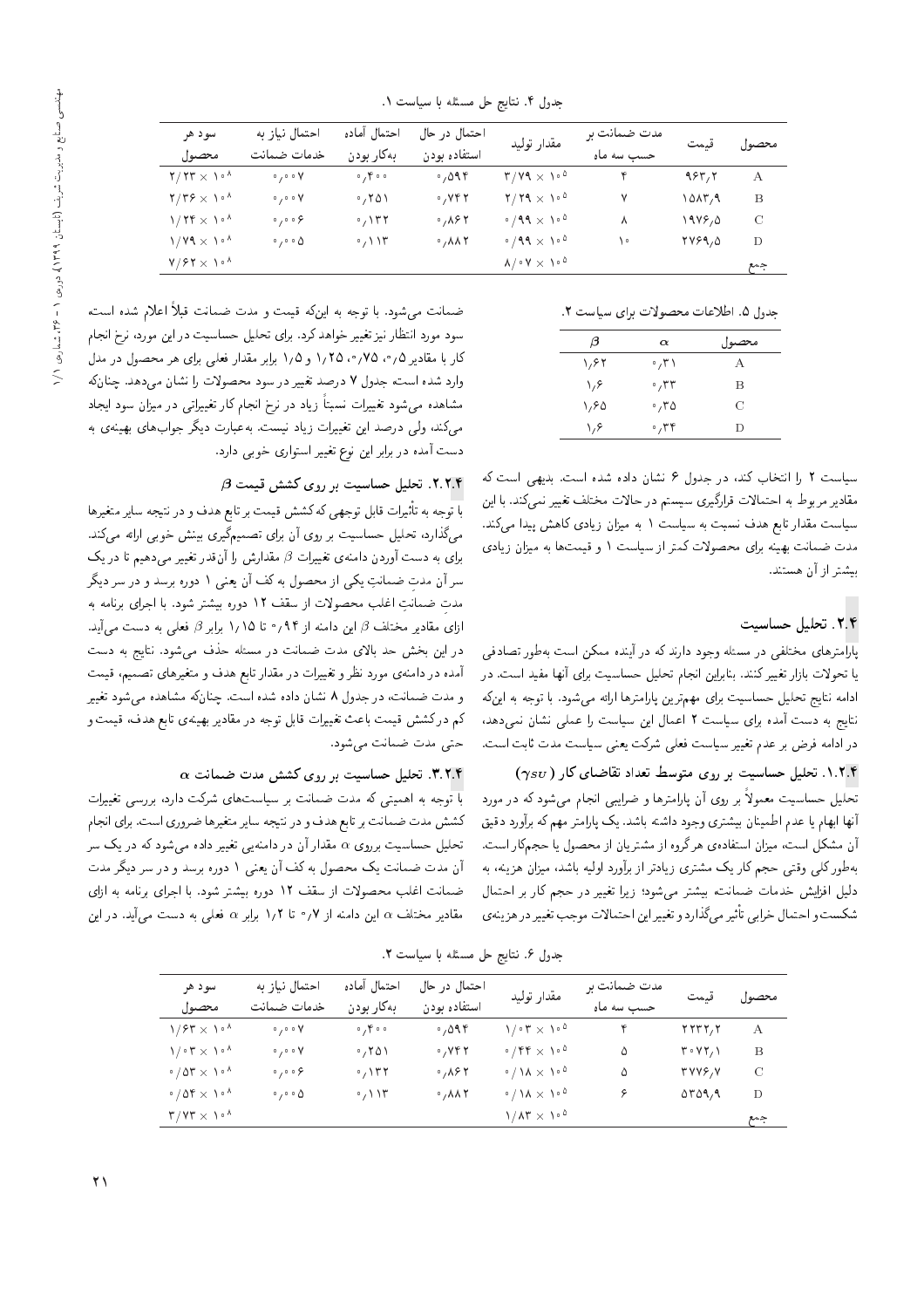جدول ٧. درصد تغيير در ميزان سود محصولات بر اثر تغيير نرخ تقاضاي كار.

| $\degree/\Delta^* \gamma_{SU}$ | $\degree$ /YQ* $\gamma_{SU}$ | $\setminus$ <sup>o *</sup> $\gamma_{SU}$ | $\frac{1}{1000}$   | $\sqrt{\Delta^* \gamma_{SU}}$ | محصبول |
|--------------------------------|------------------------------|------------------------------------------|--------------------|-------------------------------|--------|
| $-\mathbf{Y}\mathbf{y}$        | $-\lambda$                   | 0/0                                      | $\cdot$ , 9        | ۱٬۷                           | А      |
| $-7.7$                         | $-\lambda$                   | 0/0                                      | $\circ$ , $\wedge$ | ۱٬۶                           | В      |
| $-1.7$                         | $-\circ$ , $\circ$           | 0/0                                      | $\cdot$ , $\Delta$ | ۰ ۱                           | C      |
| $-\sqrt{2}$                    | $-\circ$ , $\Delta$          | 0/0                                      | $\cdot$ , ۴        | $\cdot$ , 9                   | Ð      |

|  |  | جدول ۸. نتایج تحلیل حساسیت بر روی 9. |  |  |  |  |
|--|--|--------------------------------------|--|--|--|--|
|--|--|--------------------------------------|--|--|--|--|

| متغير     | محصول            | $\circ$ /94 $\circ$ $\beta$ | $\circ$ / ۹۷ $*$ $\beta$ | $\mathbf{1}^*\boldsymbol{\beta}$ | $\setminus/\circ\varDelta^*\beta$ | $\setminus/\setminus^*\beta$ | $1/\sqrt{2^* \beta}$                 |
|-----------|------------------|-----------------------------|--------------------------|----------------------------------|-----------------------------------|------------------------------|--------------------------------------|
|           | $\boldsymbol{A}$ | 1110,1                      | $\sqrt{98.2}$            | 985,7                            | $\lambda$ ۴۹, ۱                   | $Y\Delta Y, Y$               | 5497                                 |
|           | B                | $Y Y Y \Lambda/T$           | $\lambda$ r $\lambda$    | 10AT,9                           | $\Upsilon \Upsilon$               | 1107,0                       | $\cdot$ $\uparrow$ $\vee$ , $\wedge$ |
| قسمت      | $\mathcal{C}$    | 7898,9                      | 2799,9                   | 1999,0                           | 199                               | $\frac{18}{5}$               | 1281,7                               |
|           | D                | T401/V                      | T191/                    | 7799,0                           | YY5Y, Y                           | $Y \cdot 100$                | $VY^{\alpha}$                        |
|           | А                | ۶                           | ۵                        | ۴                                | ٣                                 |                              |                                      |
|           | B                | ۱۲                          | ٩                        | ٧                                | ۵                                 | ۴                            | ٣                                    |
| مدت ضمانت | $\mathcal{C}$    | ١۴                          | ١٠                       | ٨                                | ۶                                 | ۴                            | ٣                                    |
|           | D                | ۱۷                          | ۱۳                       | ۱۰                               | $\vee$                            | ۶                            | ۴                                    |

|  | $\gamma/\Delta$ $\sim$ $\times$ $\gamma$ $\sim$ $\gamma$ $\sim$ $\gamma$ $\sim$ $\gamma$ $\sim$ $\gamma$ $\sim$ $\gamma$ $\sim$ $\gamma$ $\sim$ $\gamma$ $\sim$ $\gamma$ $\sim$ $\gamma$ $\sim$ $\gamma$ $\sim$ $\gamma$ $\sim$ $\gamma$ $\sim$ $\gamma$ $\sim$ $\gamma$ $\sim$ $\gamma$ $\sim$ $\gamma$ $\sim$ $\gamma$ $\sim$ $\gamma$ $\sim$ $\gamma$ $\sim$ $\gamma$ |  |
|--|--------------------------------------------------------------------------------------------------------------------------------------------------------------------------------------------------------------------------------------------------------------------------------------------------------------------------------------------------------------------------|--|
|  |                                                                                                                                                                                                                                                                                                                                                                          |  |

|                                                   | ∵                                              |                   |                                     |                                               |                                        |                  |           |  |  |  |  |
|---------------------------------------------------|------------------------------------------------|-------------------|-------------------------------------|-----------------------------------------------|----------------------------------------|------------------|-----------|--|--|--|--|
| $1/12 \alpha$                                     | $1/1^{\ast} \alpha$                            | $\lambda^*\alpha$ | $\circ$ / ۹ $^*$ $\alpha$           | $\circ$ / $\wedge^*$ $\alpha$                 | $\circ$ /Y* $\alpha$                   | محصول            | متغير     |  |  |  |  |
| $\bigvee$ $\bigvee$ $\bigvee$ $\bigvee$           | $\left( \cdot \right)$                         | 957,7             | 919,0                               | $\lambda$ ۶ $\lambda$ <sub>/</sub> $\lambda$  | $\lambda \uparrow \lambda$             | $\boldsymbol{A}$ |           |  |  |  |  |
| 1957,9                                            | VYY,9                                          | 10AT,9            | 1579,9                              | $\Upsilon$ $\Lambda$ .                        | $\frac{11}{2}$                         | $\boldsymbol{B}$ |           |  |  |  |  |
| $\mathbf{Y} \mathbf{Y} \mathbf{A} \mathbf{Y}$ , 9 | TTT9,0                                         | $19V$ , $0$       | $\lambda \lambda \Upsilon / \Delta$ | $VTT$ ,                                       | 1099,                                  | $\mathcal{C}$    | قىممت     |  |  |  |  |
| TTAY, Y                                           | $\mathbf{r} \cdot \mathbf{r} \cdot \mathbf{y}$ | <b>TVS9,0</b>     | YYYQ, P                             | $\mathbf{Y} \mathbf{Y} \mathbf{A} \mathbf{Y}$ | Y199/7                                 | $\mathbf D$      |           |  |  |  |  |
| Y                                                 | ۵                                              | ۴                 | ٣                                   | ۲                                             |                                        | А                |           |  |  |  |  |
| ۱۲                                                | ٩                                              | ٧                 | ۵                                   | ۴                                             | ٣                                      | $\boldsymbol{B}$ |           |  |  |  |  |
| $\gamma$                                          | ۱.                                             | Λ                 | ۶                                   | ۵                                             | ٣                                      | $\mathcal{C}$    | مدت ضمانت |  |  |  |  |
| ۱۶                                                | $\mathcal{N}$                                  | ۱۰                | λ                                   | ۶                                             | ۴                                      | D                |           |  |  |  |  |
| $\lambda/\nu r \times 10^{-4}$                    | $V/9.7 \times 10^{-4}$                         | $V/FY \times V^*$ | $V/f \rightarrow \gamma$            | $V/\cdot$ $A \times V \cdot$ <sup>*</sup>     | $8/\lambda$ 9 $\times$ 1. <sup>8</sup> |                  | سود       |  |  |  |  |
|                                                   |                                                |                   |                                     |                                               |                                        |                  |           |  |  |  |  |

 $\alpha$  جدول ۹. نتایج تحلیل حساسیت بر روی

بخش حد بالای مدت ضمانت در مسئله حذف میشود. نتایج به دست آمده در دامنهی مورد نظر و تغییرات در مقدار تابع هدف و متغیرهای تصمیم، قیمت و مدت ضمانت، در جدول ۹ نشان داده شده است. نتایج نشان میدهد که میزان تغییر در مقادیر بهینهی تابع هدف قیمت و حتی مدت ضمانت در اثر تغییر درکشش مدت ضمانت نسبت به قيمت خيلي كمتر، اما قابل توجه، است.

### ۴.۲.۴. تحلیل حساسیت بر روی ظرفیت تولید

سود

به دلایل مختلفی ممکن است محدودیت منابع برای میزان کل تولیدات به وجود اید. در این فسمت به بررسی تاتیر تعییرات در ظرفیت تولید بر سهم هر محصول از<br>.

کل تولیدات پرداخته میشود. چون محدودیت ظرفیت تولید در حال حاضر فعال<br>نیست،کاهش آن تا حدود معمعمکه که مقدار بهینهی ظرفیت تولید است، تغییری بیست، ناهس آن با حدود ۶۰٬۰۰۰ که مقدار بهیه ی طرفیت تولید است، تغییری<br>مینمایست است از سال میکند و ساخت به این کشور است ک در متعیرها و مقادیر ایجاد تمی دلد. چون فرمول بندی مستله به دونهیی است که با<br>منصوبات استفاده استفاده کاهش ظرفیت تولید از ظرفیت بهینهی فعلمی مقادیر بهینهی قیمت و ضمانت افزایش می یابند، کاهش ظرفیت تولید تا جایی بررسی می شود که قیمتها حداکثر ۱٫۲۵ برابر فعلي شوند. با روش سعي و خطاكممترين ظرفيت توليد برابر • • • • ٥٥ به دست میآید. نتایج محاسبات در شکل ٢ نشان داده شده است. بر اساس این جدول گرچه تغییرات در ترکیب محصولات بهخصوص در حدود مقدار فعلی چندان زیاد  $\mathbb C$ نیست، سهم محصول A به مرور کم میشود و به سهم محصول  $\mathbb D$  و  $\mathbb C$  محصول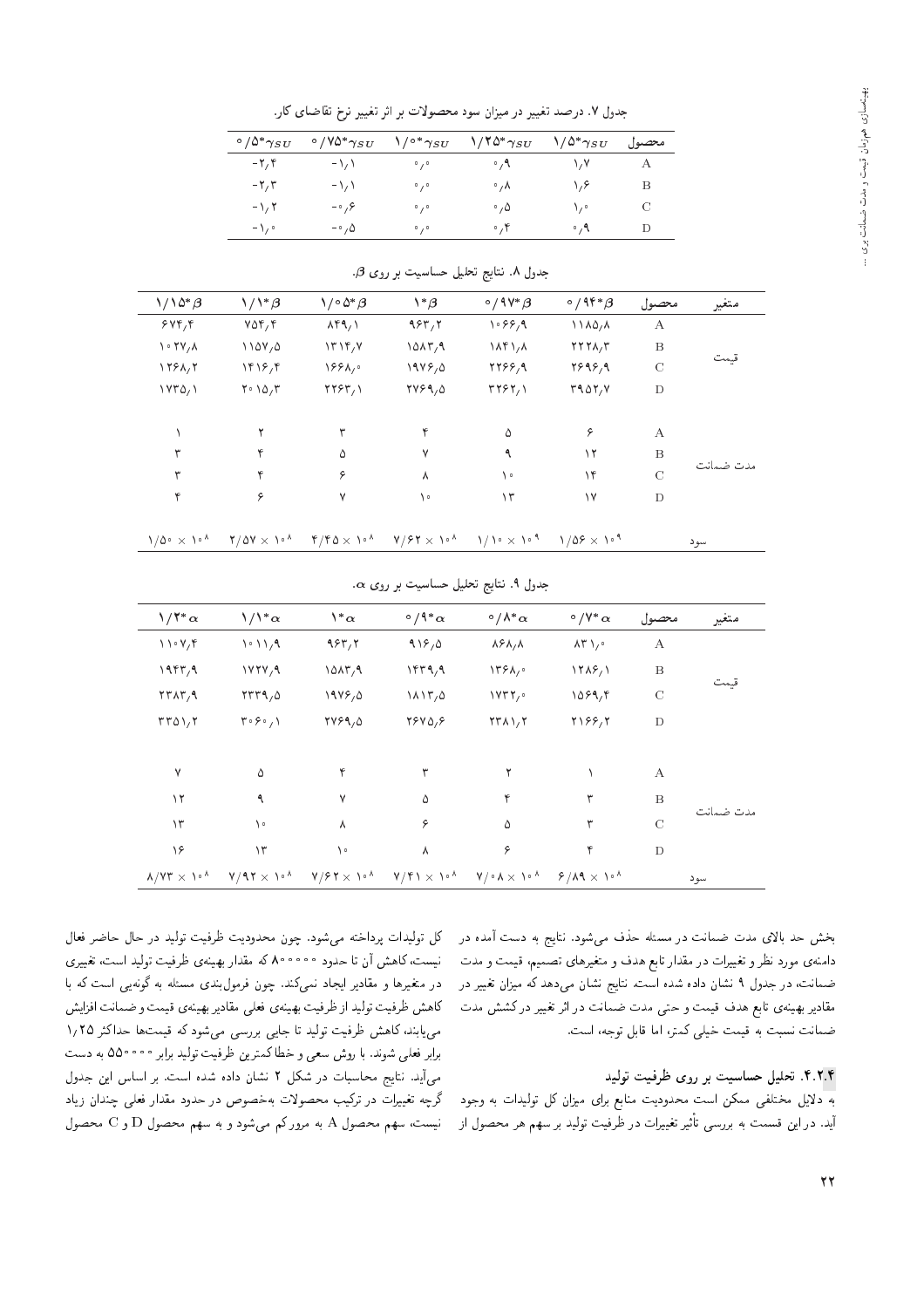| $\cdot/\Delta$                                          |                      |        |       |                       |              |              |
|---------------------------------------------------------|----------------------|--------|-------|-----------------------|--------------|--------------|
| ۲۴۵.                                                    |                      |        |       |                       |              |              |
|                                                         |                      |        |       |                       |              |              |
| $\cdot$ /F .                                            |                      |        |       |                       |              |              |
| ٬۳۵                                                     |                      |        |       |                       |              |              |
| $\cdot$ /r                                              |                      |        |       |                       |              |              |
| .780                                                    |                      |        |       |                       |              |              |
| $\cdot/7$                                               |                      |        |       |                       |              |              |
| ۱۱۵۰                                                    |                      |        |       |                       |              |              |
|                                                         |                      |        |       |                       |              |              |
| $\cdot/1$                                               |                      |        |       |                       |              |              |
| $\cdot$ / $\cdot$ $\circ$                               |                      |        |       |                       |              |              |
| ٠                                                       |                      |        |       |                       |              |              |
|                                                         | $\delta\delta\cdots$ | 9.1.1. | 90    | $V$                   | $v_0 \ldots$ | <b>A.</b>    |
| محصول A_                                                | $\cdot$ /۴۳۳         | ۴۴۲.   | ۴۴۳.  | ۲۵۴،                  | ۱٬۴۶۱        | ۰/۴۶۹        |
| $\overline{\phantom{a}}$ محصول $\overline{\phantom{a}}$ | ۰/۲۹۴                | .77    | .77AY | $\cdot$ /YAA          | .77          | $\cdot$ /۲۸۴ |
| محصول C                                                 | $\cdot$ /۱۳۴         | ۱۱۳۳   | ۱۱۳۳  | $\cdot$ /17 $\lambda$ | ۱۱۲۹.        | ۱۱۲۳.        |
| محصول Dب                                                | ۰/۱۴۲                | ۱۳۹    | ۰/۱۳۷ | $\cdot$ /۱۳           | ۱۲۵/۰        | $\cdot$ /۱۲۳ |

.<br>شکل ۲. تغییرات در سهم محصولات در ظرفیتهای مختلف تولیدی.

 $\frac{1}{1}$ 

اضافه میشود. سهم محصول A بیشترین تغییر را دارد و سهم محصول B تقریباً ثابت مے ماند.

۵. نتىچەگىرى

د<br>گرچه اهمیت تعیین همزمان قیمت و مدت ضمانت برای محصولات یک خانواده ی محصول اهمیت زیادی دارد، اما کمتر به آن توجه شده است. این مقاله برای اولین بار فرمولبندی تعیین دورهی ضمانت و قیمت را برای محصولات یک خانوادهی محصول با به کارگیری زنجیرهی مارکوف برای یک محصول چند حالته و چندقطعه یی

در قالب مدل برنامه٫یزی مختلط غیرخطی ارائه کرده است. بررسی شرایط بهینگی نشان می،دهد که تابع هدف با مفروضات منطبق با شرایط دنیای واقعی یک جواب بهینهی یگانه دارد.

برای بررسی چگونگی رفتار مدل مثالهای عددی حل و همچنین تحلیل حساسیت بر روی پارامترهای اصلی انجام شده است. نتایج به دست آمده نشان مهمدهد که مدل بیشترین حساسیت را نسبت به ضرایب کشش قیمت و مدت ضمانت دارد و حساسیت کمی نسبت به میزان استفاده دارد. همچنین سهم هر محصول ازكل توليدات با تغيير ظرفيت تغيير زيادى نمى كند. بنابراين، استوارى حواب ها از این لحاظ خوب است.

این مطالعه می تواند به تولیدکنندگان کمک کند که در مرحله ی توسعه ی محصول، بهینهسازی متغیرهای اصلی یک محصول، مانند قابلیت اطمینان، قیمت و دورهی ضمانت را همزمان انجام دهند.

برای برپایی چنین مدلمی تعیین حالات و نرخهای گذار آنها از اطلاعات بخش خدمات پس از فروش به دست می آیند و هزینههای تولید و ضمانت اصولاً در دسترس هستند. البته دست یابی به تابع تقاضا نیاز به یک مطالعهی میدانی و استفاده از روش رگرسیون دارد.

مدل ارائه شده در این مقاله از جنبههای مختلفی قابل گسترش است:

- ۱. آنجاییکه با افزایش حجم تولید در اثر تولید به مقیاس بزرگ، هزینههای تولید واحد محصول کاهش می باید، می توان این توسعه را در مدل انجام داد.
- ۲. در این مقاله دو سیاست ضمانت بررسی شدند. توسعهی مدل می تواند برای سیاست های دیگری، مانند سیاست دورهی ضمانت بر حسب مقدار کارکرد .<br>سیستم، یا تسهیم هزینه یا سیاست ترکیبے, نیز صورت گیرد.
- ۳. میتوان انتخاب چیدمانهای یک محصول از بین چیدمانهای مختلف را در مدل وارد کرد و مدل جامعتری را توسعه داد.

and marketing: a conceptual framework", Journal of  $Op$ erations Management,  $10(3)$ , pp. 398-415 (1991).

- 5. Swink, M. and Song, M. "Effects of marketingmanufacturing integration on new product development time and competitive advantage", Journal of Operations  $\label{eq:1} \emph{Management, } \; {\bf 25} (1), \; \rm{pp.} \; 203\text{-}217 \; (2007).$
- 6. Ernest, H., Wayne, D. and Carsten, R. "Sales, marketing, and research-and- development cooperation across new product development stages: implications for success", Journal of Marketing,  $74$ , pp. 80-92 (2010).
- 7. Park, W.Y., Ro, Y.K. and Kim, N. "Architectural innovation and the emergence of a dominant design: the effects of strategic sourcing on performance", Research Policy,  $47(6)$ , pp. 326-341 (2018).
- 8. Raman, N. and Chhaied, D. "Simultaneous determination of product attributes and prices, and production processes in product-line design", Journal of Operations Management,  $12(3)$ , pp. 187-204 (1995).
- 9. Lambert, D.M., Cooper, M.C. and Pagh, J.D. "Supply chain management implementation issues and research

1. Cbb-Douglas function

# منابع (References)

.انوشت

- 1. Thomas, M.U. and Rao, S.S. "Warranty economic decision models: a summary and some suggested directions for future research", Operations Research,  $47(6)$ , pp. 807-820 (1999).
- 2. Blischke, W.R. and Murthy, D.N.P. "Product warranty management - I: a taxonomy for warranty policies",  $Eu$ ropean Journal of Operational Research,  $62(2)$ , pp. 127-148 (1992).
- 3. Murthy, D.N.P. and Djamaludin, I. "New product warranty: a literature review", International Journal of Production Economics,  $2(79)$ , pp. 231-60 (2002).
- 4. Fitzsimmons, J.A., Panagiotis, K. and Debasish, N.M. "Design strategy and its interface with manufacturing